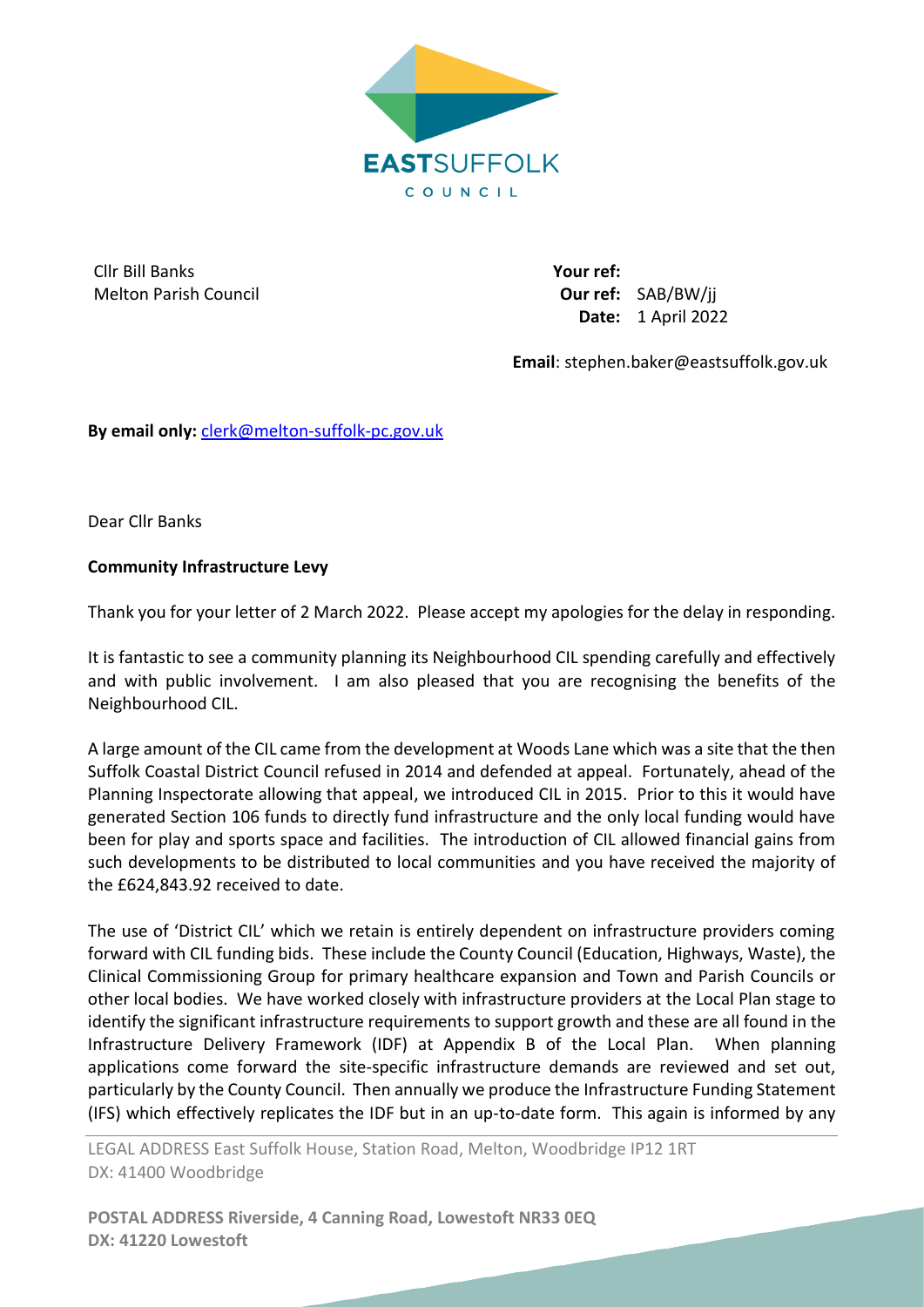changes in infrastructure demands, needs, committed spending and delivery and the amount of growth since consented or constructed. That is the evidence base for how we spend CIL in accordance with our CIL Spending Strategy. Infrastructure projects such as school expansions are entirely led by evidence of population forecasting related to planned growth produced by the County Council. East Suffolk Council Officers meet with the relevant County Council Officers on a monthly basis to discuss infrastructure demands and forthcoming bids and we take a very active role in motivating the need for bids and encouraging their submission for essential infrastructure.

Of the four local projects funded by District CIL, two of those pre-date the above Strategy which was implemented in 2019 (Jetty Lane and Ufford recreation ground). They had a different method of assessment and were based on a different approach to need, particularly because those bids were at a time when Town and Parish Councils held very little Neighbourhood CIL. They are both projects which we would now primarily direct to Neighbourhood CIL funds first. The other two projects, Foxhall Recycling Centre and St John's Street Surgery, are genuine plan-led infrastructure projects related to the needs of housing growth and are justified benefits to the Melton community, along with many others. It should also be noted that CIL is not the only method of infrastructure delivery and many projects are still delivered through Section 106 Agreements and planning conditions, such as highway improvements, including those delivered by Woods Lane. Please also be aware that Melton is not alone as a community who has not received District CIL spending directly within its parish. Many other locations, including Felixstowe, Leiston and Saxmundham, have had a lot of housing growth but as yet CIL bids from infrastructure providers in those towns have not come forward.

Turning to the ultimate point of your letter:

*"Melton Parish Council believes there is a strong case for a funded infrastructure project to address the strategic deficiencies of the A1152. I therefore ask for your advice on how the infrastructure needs of the A1152 could be incorporated into the forward programme for funding from District CIL and other sources of finance."* 

The IDF includes the row below based on traffic growth levels as a result of the Local Plan. At Local Plan stage the County Council suggested that this should be through Section 106 contributions or improvements directly delivered by developers. However, at present no developments requiring such investment have been identified in Highway Authority consultation responses, including for developments in Rendlesham and Melton. This does not prohibit the County Council making a case for CIL funding instead and if it was demonstrated that costed improvements were proportionately related to recent or planned growth, then genuine consideration would be given to this by East Suffolk Council:

| Project                                                    | Priority  | Lead<br>Provider             | Approximate<br>Cost    | Funding<br><b>Sources</b> | <b>Potential Funding</b><br>Amount | Potential<br><b>Developer</b><br><b>Contribution</b> | Type of<br><b>Developer</b><br>Contribution | Potential<br>Remaining<br><b>Funding Gap</b> | Potential<br><b>Funding Sources</b><br>to Fill Gap | Timescale/Progress         |
|------------------------------------------------------------|-----------|------------------------------|------------------------|---------------------------|------------------------------------|------------------------------------------------------|---------------------------------------------|----------------------------------------------|----------------------------------------------------|----------------------------|
| Measures to<br>improve capacity<br>at Melton<br>crossroads | Essential | Suffolk<br>County<br>Council | £250,000 -<br>£300,000 | Developers                | £250,000 -<br>£300,000             | £250,000 -<br>£300,000                               | S106/S278                                   | Unknown                                      | Unknown                                            | Over entire plan<br>period |